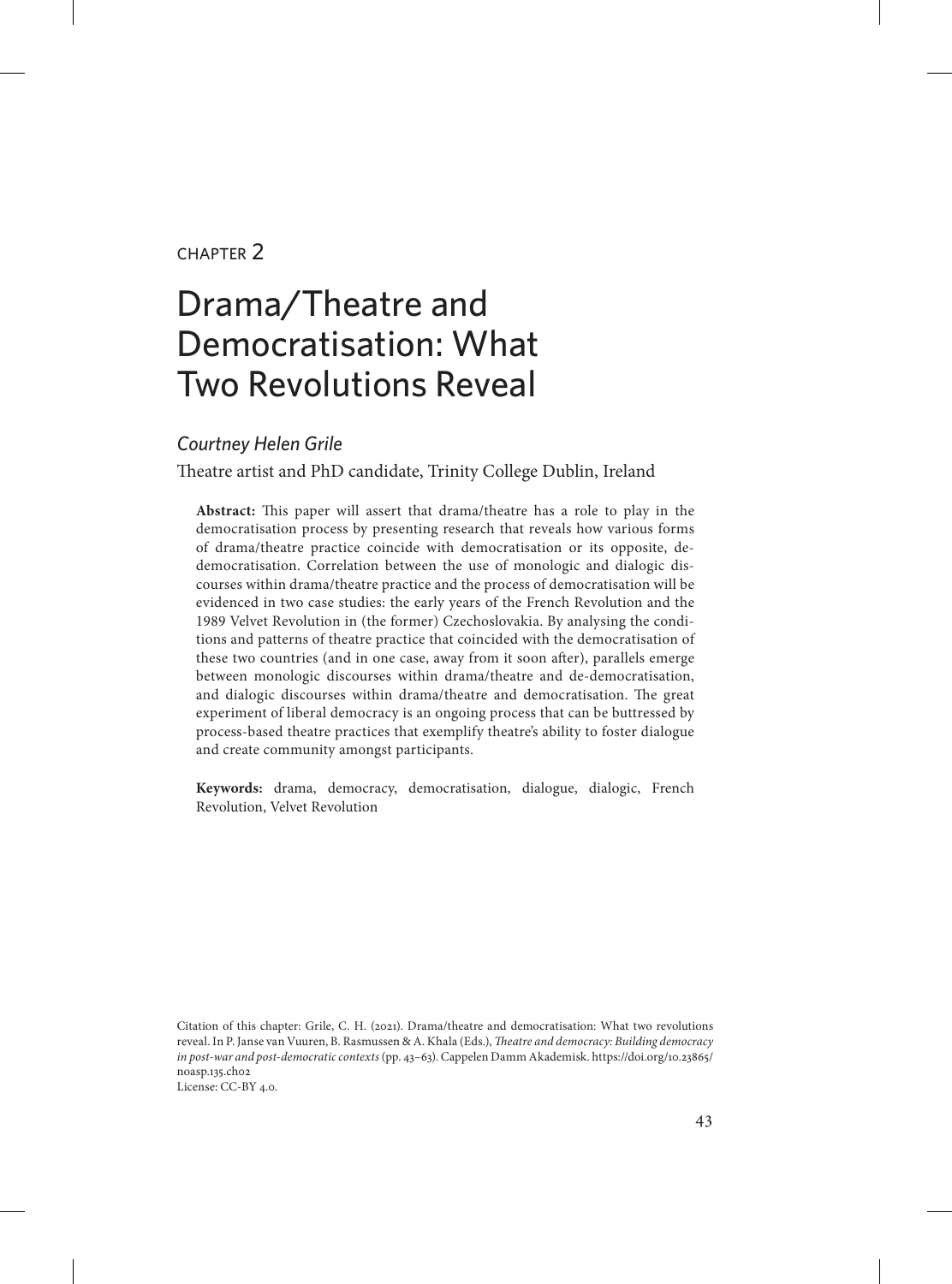#### **Introduction**

*People today either don't believe in politics or don't believe in theatre – woe to those who would dare to combine the two.*  $-$  Randy Martin<sup>1</sup>

Charles Tilley (2007) speaks of the state of democracy as being regularly in flux when he writes, "democratisation is a dynamic process that always remains incomplete and perpetually runs the risk of reversal – of de-democratisation" (p. xi). While the smaller nuances of the process of democratisation change subtly from day to day within any given democracy, looking to moments in history of radical shifts on the democratic spectrum can provide key insights for the deepening of democracy. This paper will focus on the relationship between democratisation and drama/theatre in two case studies: the French Revolution of 1789 and the Velvet Revolution of 1989. These events will be analysed to uncover how the form of drama in a nation relates to democratisation/ de-democratisation. Evidence of how audiences during the French Revolution pushed to expand the limits of their power in the theatres to assert popular rule will be presented, as well as evidence of a struggle for control within theatres between the governors and the governed. In the former Czechoslovakia the organisational processes and language of drama emerge as valuable tools in the democratisation process, leading Olga F. Chtiguel (1990) to entitle her article on the subject: "Without Theatre, the Czechoslovak Revolution Could Not Have Been Won."

To begin, I would like to frame how the terms "theatre" and "drama" will be employed in this paper in an effort to be as specific as possible. Because the characterisations of "drama" and "theatre" hinge on an understanding of "performance," I will begin there. Notwithstanding the vast array of performance studies across multiple fields, in the interest of this research a "performance" will refer to a completed action that has a beginning and an end and that is aware of itself as having an audience

<sup>1</sup> See Cohen-Cruz, J. & Schutzman, M. (Eds.). (2006). *A Boal companion: Dialogues on theatre and cultural politics*. Routledge, p. 23.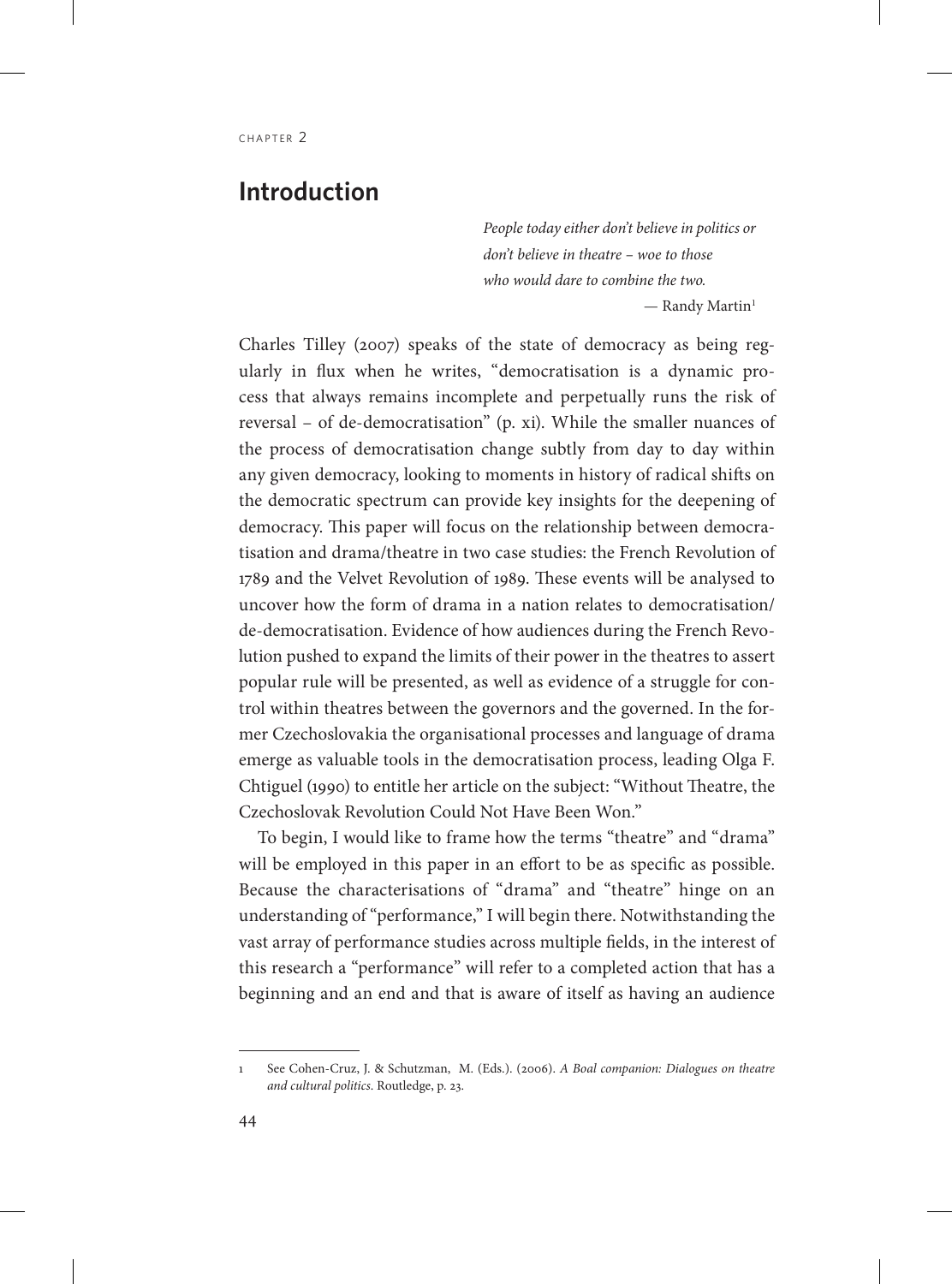of some kind (Fitzgerald, 2015, p. 27–28). As for "drama" and "theatre," the two terms are often used interchangeably or with one designated as the larger field within which the other resides. Geared toward this research, "theatre" will refer to performance that is crafted and intended for a specific audience who are separate from the creative process. There may also be mention of a theatre in reference to a physical structure, at which time it will be specified. The term "drama" is sometimes used to refer to the written text of a play as well as to delineate a genre of performance. However, given that the Greek root of the word drama is *dran*, which means "to act" (Lyman & Scott, 1975, p. 2; Nicholson, 2005, p. 4), in this paper the term will be aligned with the interpretation of Kathryn Dawson and Daniel Kelin, II (2014) who associate it "with the type of meaning-making and interaction that occurs between participants and/ or audience and performer" (p. xiv). To refer to the entire field of the art practice, the term "drama/theatre" will be used.

Drama/theatre has been used throughout history in a variety of forms to educate, entertain, and communicate with audiences. The theatre has been a space used for the cultivating of passive, receptive audiences, as well as a type of public sphere for engaging public debate and dialogue. Borrowing from theories of monologic and dialogic discourse used within education as detailed by Gordon Wells (2007) in "Semiotic Mediation, Dialogue and the Construction of Knowledge," the dramatic activity taking place during these revolutions will be classified in these terms. Wells posits:

one (monologic) mode makes the assumption that there is only one valid perspective, which is put forward with no expectation that there is more to be said, while the other (dialogic) mode embodies the assumption that there is frequently more than one perspective on a topic and that it is worthwhile to present and discuss them. (p. 261)

While the use of monologic and dialogic discourse theory does not capture all of the nuance within drama/theatre, it provides a clean and distinguishable way to speak about the practices of drama/theatre and how they relate to democratisation. According to Catherine O'Connor and Sarah Michaels (2007), monologic discourse is "less open to challenge, less open to change, [and] more 'authoritative'" (p. 277). With an eye toward this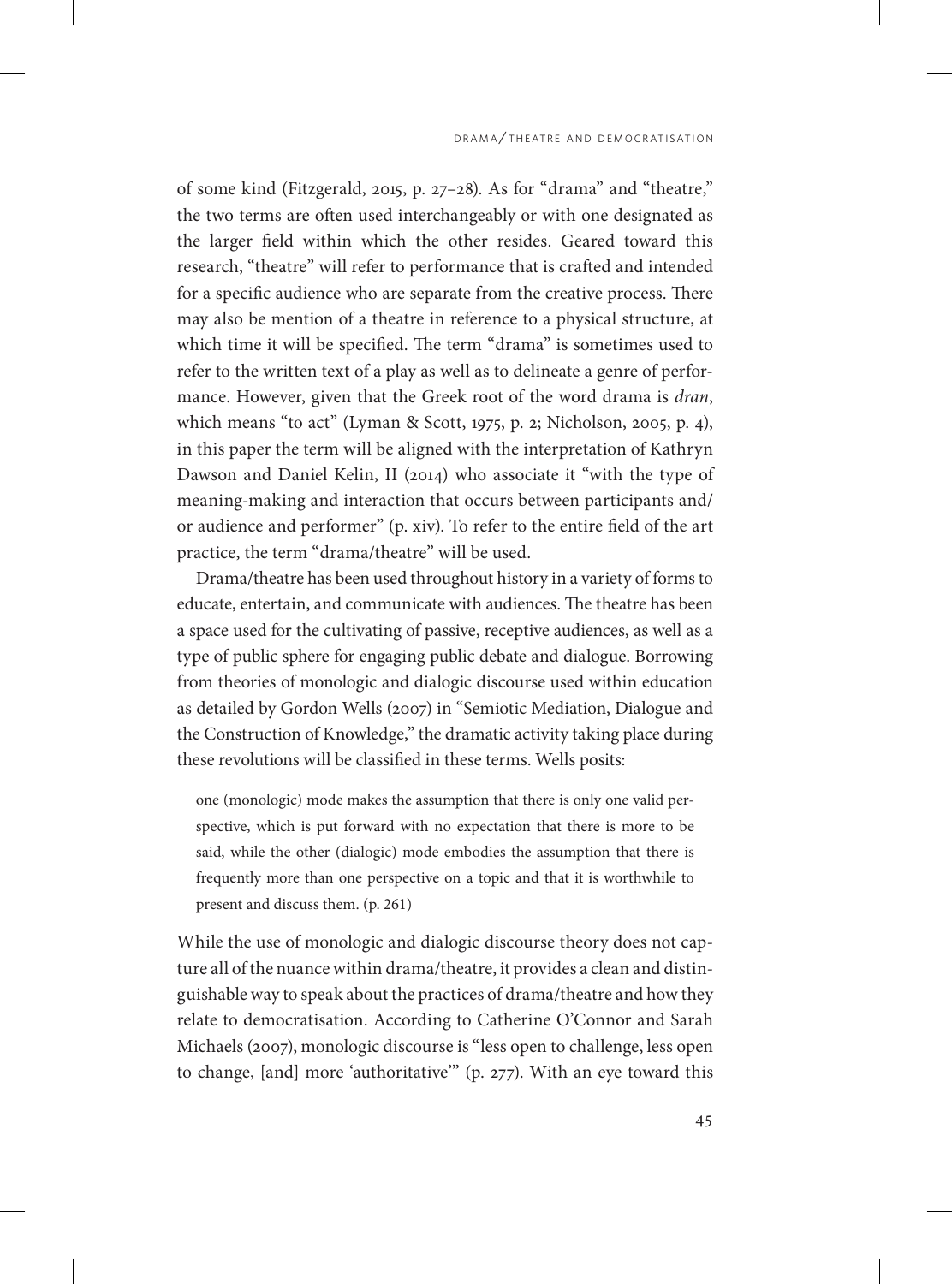paper, it will include the use of censorship over what artists are allowed to create and perform, as well as propaganda used within theatres and by politicians adopting performance techniques in order to persuade an audience to conform to a point of view. Drama/theatre's ability to tap into human emotion through thoughtful storytelling makes it a potential tool for use within what Maria-Lucia Rusu and Roman Herman (2018) refer to as white, grey, or black propaganda (ranging from most harmless/ transparent to most harmful/opaque.) Alternatively, "[d]ialogic discourse is prototypically realized as discussion" and implies "possibilities for critique and creative thought" (O'Connor & Michaels, 2007, p. 277). For the purposes of this paper, practices of drama/theatre in which there is multi-way communication fostered within the theatre space and/or within the dramatic activity taking place will be categorised as dialogic discourses.

# **Drama/theatre and the French Revolution (1789–1799)**

The period between 1789 and 1799 was a time of tremendous turmoil in France, during which the monarchy was overthrown, a form of democracy was established, and was subsequently replaced by a dictatorship. In a time of such political and social turmoil, the theatre flourished. Through the use of the theatre as a space for asserting popular rule, legislative control over theatres and artists by the government, playwrights' and actors' use of drama as a political tool, and the built-in theatricality of the Legislative Assembly and the National Convention, the relationship between theatre and politics was fraught with complications, contradictions, and parallels in their development during this time.<sup>2</sup> Janie Vanpee (1999) writes that "each of these areas of public discourse fused with the others so that theatre became politicized and, conversely, political and judicial practice, theatricalized" (p. 50). While many historians

<sup>2</sup> The Legislative Assembly was the legislative body of France between October 1791 and September 1792. The National Convention was a single-chamber assembly and the first government of the French Revolution, lasting from September 1792 to October 1795. (For more see Davidson, 2016).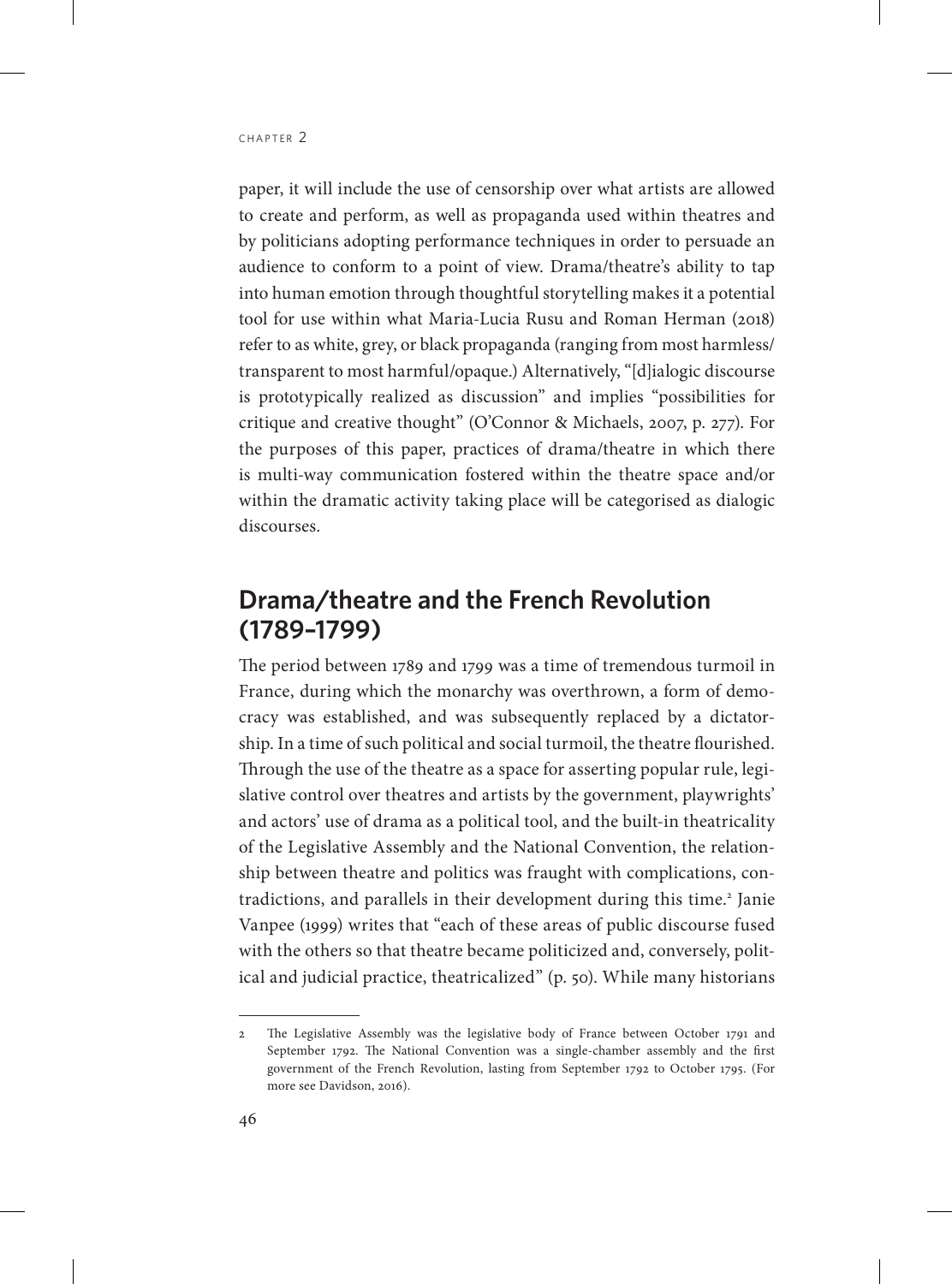have placed great emphasis on written text (due to the printing press) as being singularly crucial to the social developments of this time, more recently scholars have begun to acknowledge the pivotal role of theatre.<sup>3</sup> The immediacy and collectiveness of drama/theatre, which aids in community-building, is central to its role in politics. Additionally, theatre was accessible to all social classes during this time, even those unable to read and write.

According to Marvin Carlson (1996), thousands of new theatres were created to respond to the times, signifying the value of theatre to the people (p. v). Three theatres enjoyed royal backing and dominated the theatre market in Paris before the start of the Revolution: the Académie Royale de Musique, the Comédie-Française, and the Comédie-Italienne. The Revolution encouraged the opening of smaller theatres, taking power away from the three national-sponsored companies. Within this context, individual theatre companies began to take pronounced political stands, with their views reflected in the plays selected for presentation. An instructive anecdote to set the tone for the way in which drama/theatre would be used in the Revolution is the case of *Charles IX, ou l'école des rois*, by Marie-Joseph Chénier.

Susan Maslan (1995) writes that *Charles IX* "was the focal point of what was perhaps the Revolution's greatest debate over freedom of expression" (p. 30). The play presented the St. Bartholomew's Day massacre through a critical lens – critical towards the monarchy and the clergy. The royal censor banned the play in late 1788, but Chénier continued to advocate for it. After the events of July 1789 his "struggle attracted the attention of the popular leaders, who saw in his play's references to St. Bartholomew's Day a means for stimulating Revolutionary opinion" (Carlson, 1966, p. 22).4 During a performance at the Comédie, Georges Jacques Danton, a revolutionary leader, led a demonstration calling for the production of *Charles IX*. Maslan (1995) writes, "[w]hen the actors refused to accede to the audience's demand, citing lack of official permission, the audience responded with the shout 'No more permissions', asserting that no permission and

<sup>3</sup> See Carlson (1966), Maslan (2005), and Friedland (2002) for more on the evolving view on theatre's role.

<sup>4</sup> The storming of the Bastille took place on 14 July 1789, a flashpoint of the revolution.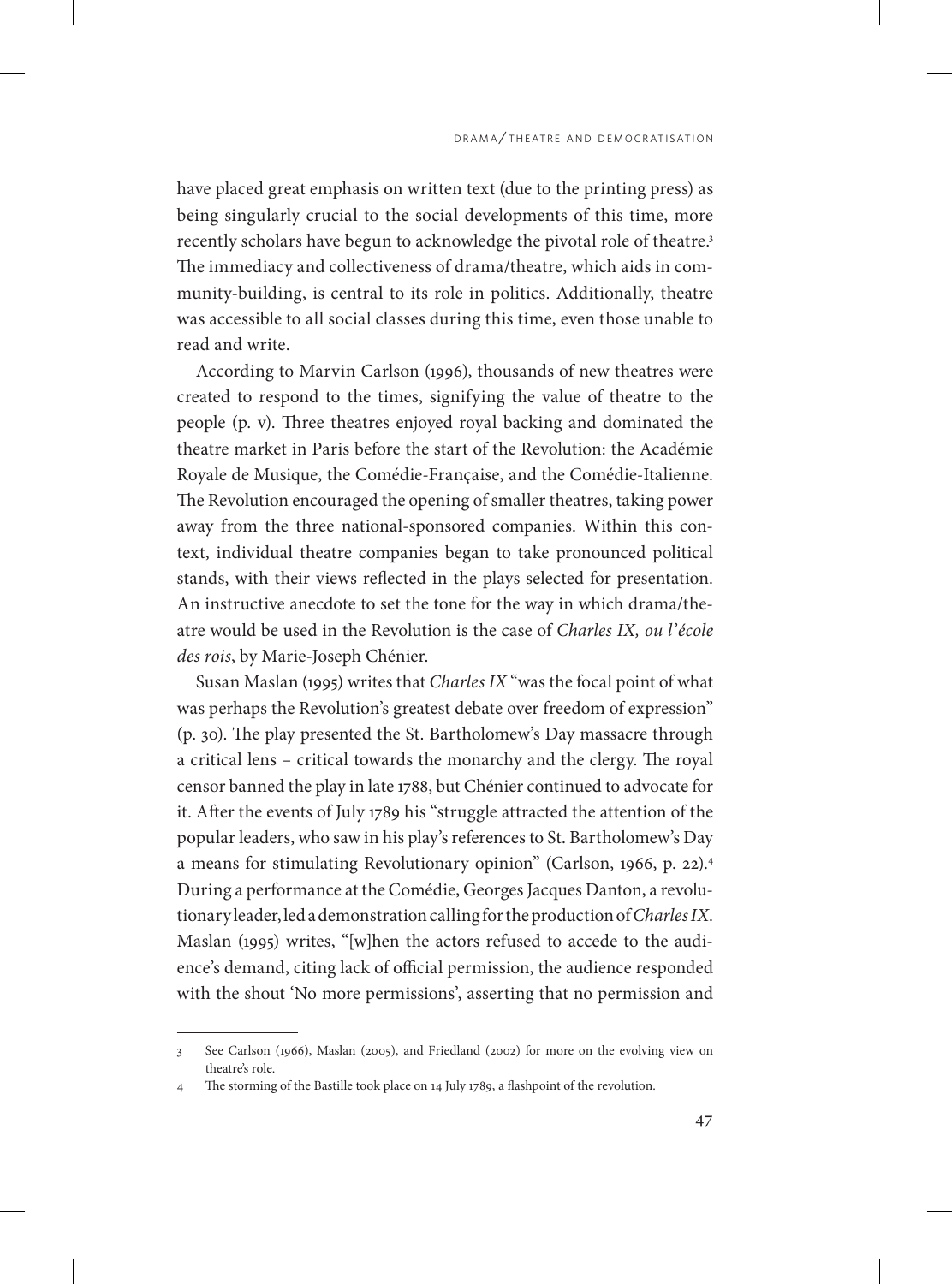no command beyond its own were any longer relevant" (p. 34). Carlson (1966) asserts that:

this demonstration was particularly significant in that it was the first time within memory that a play had been demanded by a political rather than literary agenda. (p. 23)

In his writings, Chénier also championed freedom of the theatres to match the freedom granted to the press. Many champions of the free press opposed the same freedom in theatres, agreeing with Paris's first revolutionary mayor, quoted as saying:

I believe that freedom of the press is the foundation of public freedom, but the same cannot be said for the theater in which many men assemble and mutually electrify each other, all of which may tend to corrupt morals or the spirit of government. (Maslan, 1995, p. 33)

*Charles IX* was finally approved for production in November 1789, but the political controversy surrounding the production exemplifies many of the ways in which theatre would challenge and change politics during the Revolution, including demonstrating artists' will to act in the political sphere. Additionally, the theatre during this controversy provided a democratic space of representation in which the people demanded that the power of censorship should rest with them. This challenge to the royal authority is significant and led to the Freedom of Theatres legislation.

After the establishment of the French Republic in 1792, the concept of representation became an urgent and serious matter that played out in theatres and led to the elements of theatre practice to be layered within the National Convention. The new government grappled with issues of direct and representative democracy which created friction amongst representatives. Some, referencing Jean-Jacques Rousseau, felt they were rendered obsolete when large bodies of the population assembled now that sovereignty had reverted to the people. However, the majority of revolutionary representatives felt they were elected in order to represent, relegating the masses to passivity once elections were over. This dominant view of representation within the Convention contrasted sharply with what was playing out in the theatres: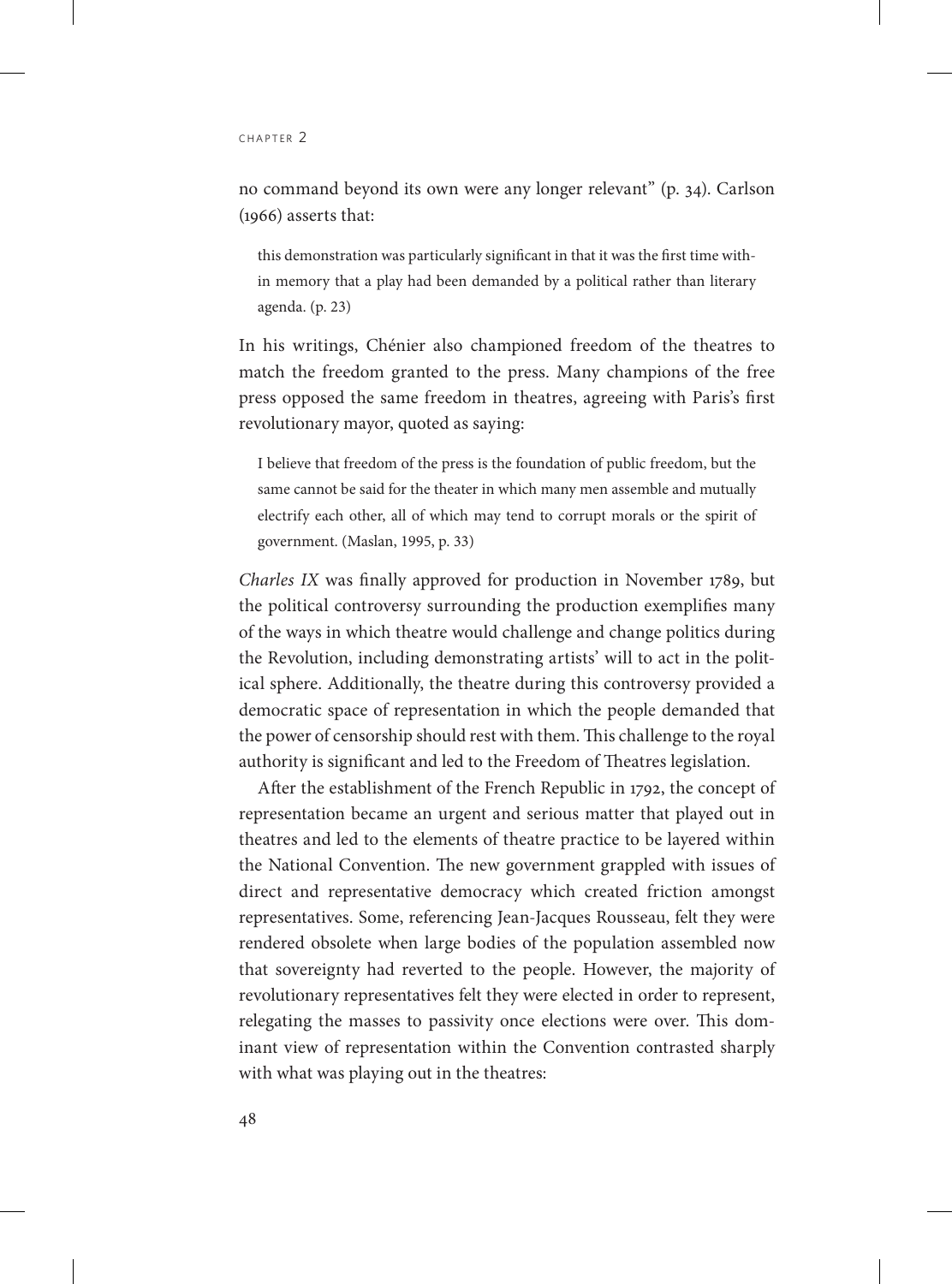because theatrical representation, unlike political representation, was thoroughly subject to direct popular control, the theater constituted, and was widely perceived as, an embodiment of direct democracy and, hence, an alternative to and potential rival of political institutions. (Maslan, 2005, p. 30)

Revolutionary citizens felt strongly that they should be a censor to the government, and they found a voice and the power to do this in the theatres.

Theatres provided a consistent space for public assembly at which citizens could express their views throughout the Revolution, rivalled only by the gatherings at festivals. Carlson (1966) details an incident during which the Jacobins:

went in great numbers to the Théâtre du Vaudeville; it was their intention to avenge their friends Palissot and Chénier, mercilessly ridiculed in the clever playlet entitled L'Autuer d'un moment, which was performed that day. But the Jacobin clique was powerless, for the great majority of decent citizens succeeded in reducing the Jacobins to impotent silence. (p. 121)

The audience wielded their power to assert new, democratic words within the space as well:

An actor wished to announce to the public that one of his company would not appear that evening and began, as was customary, with "Messieurs…" He was interrupted by the observation that there/were no longer any titles but "citizen." "Citizens" he began again, "Mlle. Jenny…" Again an angry interruption drowned his words. "So be it. Citizen Jenny…" (Carlson, 1966, pp. 163–164)

In addition to the heckling and shouting that occurred, the practice of note-throwing became popular for a time. The first occurrence is recorded to have been at the Opéra on 22 January 1795 when two poems were thrown on the stage, and the audience demanded that the actors read them aloud. Note-throwing was replaced for a short time by bust-throwing, which entailed members of the audience throwing down and destroying busts of Marat. The theatres were made into political spaces, less at the will of the artists and those in control of the government – whether Royal or Jacobin – than at the will of the citizens in attendance.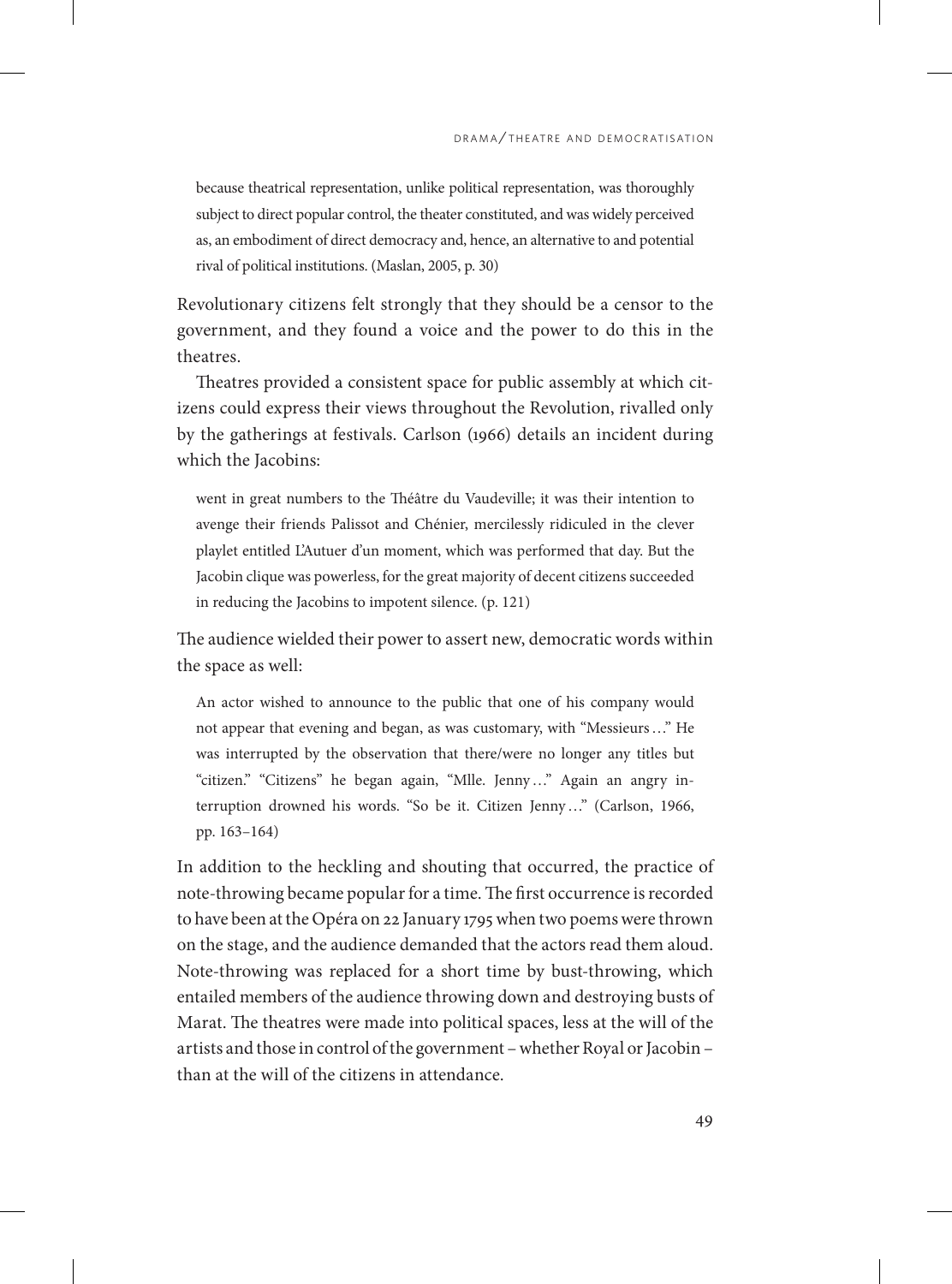Awareness of the audiences' power within the theatres led to the new government's attempts to regulate and control these spaces once again. Prior to the Revolution, theatre was heavily regulated. With the energy created in the beginning of the Revolution, theatres were granted freedom from censorship by the state in January 1791; however, that freedom only lasted until February 1792. The Jacobins, witnessing the vast influence of the theatre during those thirteen months, decided to regulate the space again: "A new and select 'Commission for Public Instruction' had been appointed to address the dilemma which theatre posed for the Jacobin government, at once uncontrollable and a cornerstone of education" (Wiles, 2011, p. 169). In the summer of 1793, the Committee of Public Safety began making "suggestions" and imposing regulations on theatres, banning all but the most extremely patriotic plays. Following the execution of Danton in April 1794, "controls on the theatres now increased sharply" (Carlson, 1966, p. 192). In late 1798, the Council of the Five Hundred passed a decree placing all theatres under the supervision of the Directory and restricting the number of theatres to six.

For all the regulations placed on theatres, they remained a vital outlet for political expression throughout the Revolution. For this reason, it is no surprise that elements of theatre began to appear within the ruling bodies in different forms than had existed during the monarchy. The monarchy used theatrical elements of presentation to exhibit the divine right of monarchs in lavish displays. The revolutionaries, well aware of this use of spectacle, sought to rid themselves of all theatricality within the government. However, returning to the concept of representation and adding in a desire to rid the government of all theatricality through transparency, Maximilien Robespierre, a revolutionary leader and member of the Jacobin Club, relied heavily on the idea of surveillance by the people. Vanpee (1999) writes:

the vast locales necessary to accommodate the various assemblies of delegates of a government claiming to represent the people resembled the public space of theatres, with a stage-like podium facing the delegates and with reserved space on three sides of the hall for the public spectators. (p. 50)

The paradox of attempting to rid the government of theatricality while simultaneously inviting larger audiences for the purpose of surveillance was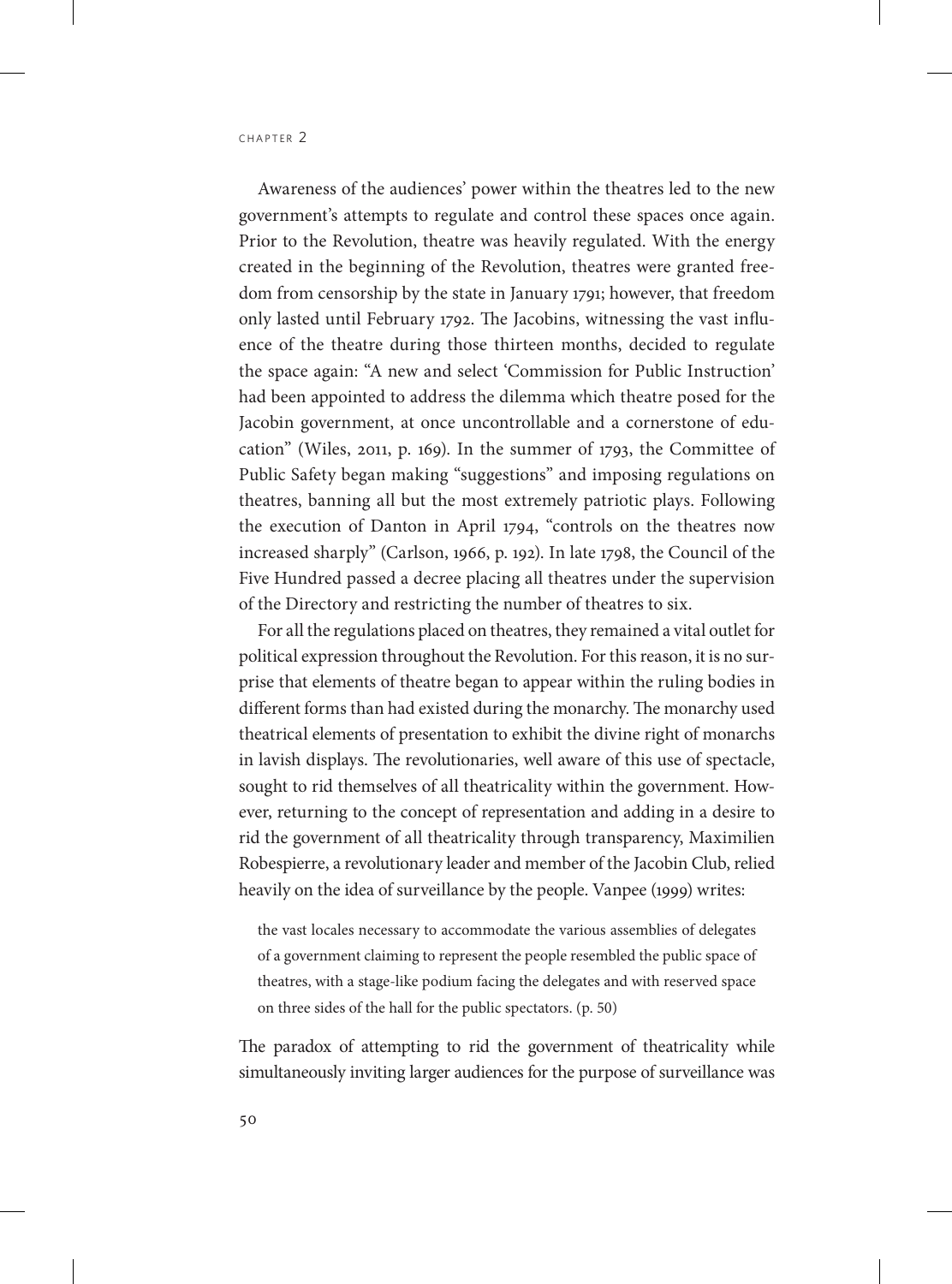something with which the Jacobins constantly struggled. They insisted that spectators observe decorum and remain silent within the assembly halls, which could be viewed as an attempt to create audiences that could be disciplined and repressed. This is also evidenced by the decision to use the guillotine as public spectacle for punishment by the new government (considered to be more terrifying than public hanging). During a session of the Assembly on 4 June 1791, a statement was made asserting that punishment should not be made in consideration of the guilty, but rather in consideration of the public watching. This aligns with Michel Foucault's (1977) assertion that "[t]he public execution did not re-establish justice; it reactivated power" (p. 49).

However, the behaviour audiences freely exhibited in the theatre (engaging directly with those on the stage) was mirrored in the assembly halls during legislative or judicial matters. Despite great efforts by the Jacobins and strict regulations placed on the public, aimed at making them silent observers, Maslan (2005) writes: "[t]hroughout the Revolution, as the Convention's records amply demonstrate, the encouragements, insults, and threats shouted daily from the galleries effectively ratified, amended, and vetoed the deputies' decisions" (p. 26). With the presence of an everwatching populace, the legislators became actors of sorts. This dynamic is evidenced in the strained relationship between Robespierre and Fabre d'Églantine,5 each distrustful of the other. Robespierre accused "Fabre not of being an actor himself but of making other representatives into actors" (Maslan, 2005, p. 123). Meanwhile, Fabre believed that Robespierre was operating behind a mask to gain power. Sandey Fitzgerald (2015) writes:

With everyone in the "play," opening up the legislative session led to such confusion over which citizens were authorized actors and which were acting as spectators engaged in scrutinizing those actors, that the government was forced to prescribe a costume to be worn by officials in order to differentiate between them. (pp. 146–147)

Thus far, the new government had incorporated from theatre practice the elements of audience, costuming, and "deceptive" actors (evidenced in

<sup>5</sup> Fabre d'Églantine was a French actor, playwright, revolutionary leader, and member of the Jacobin Club.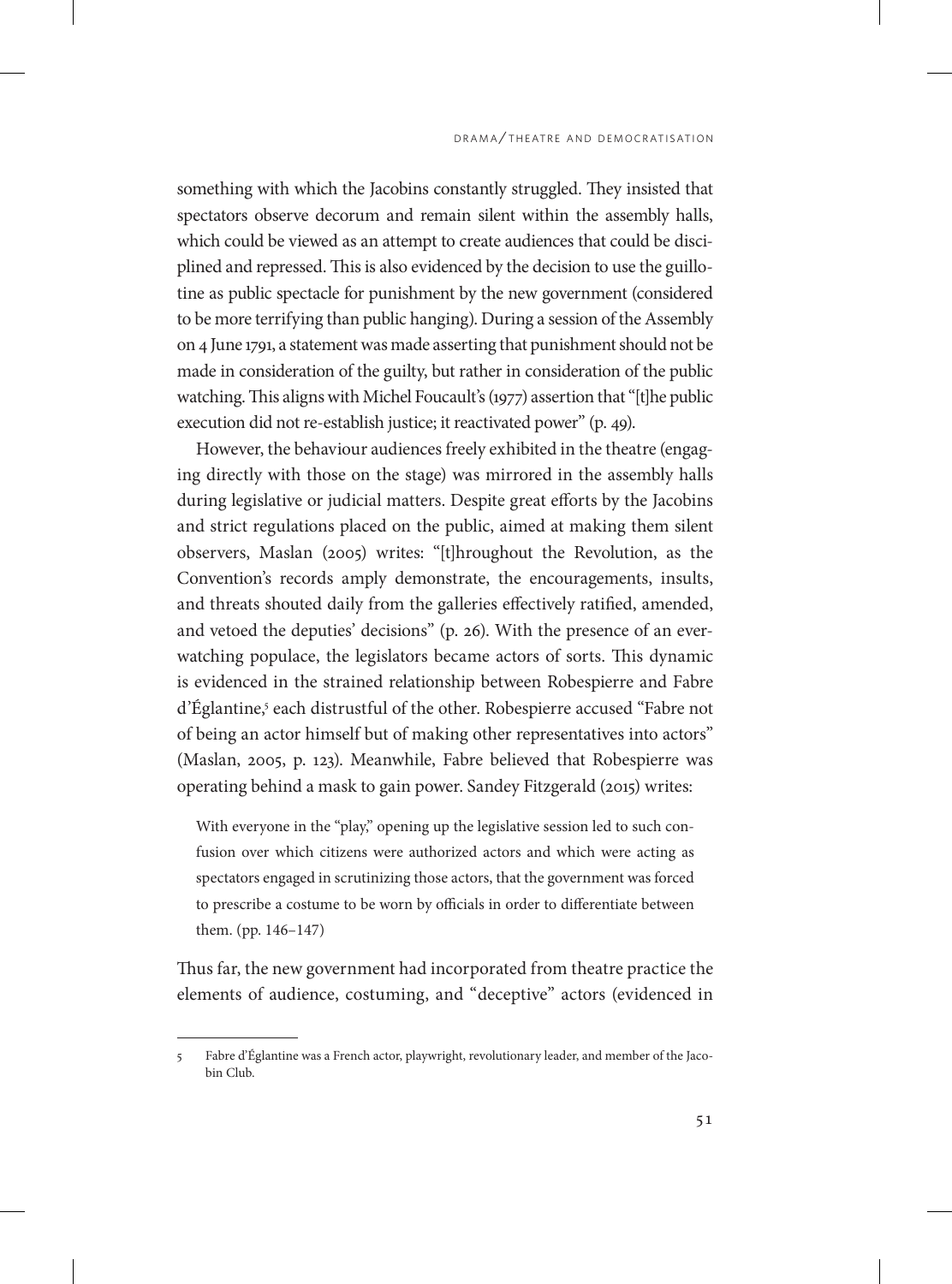the accusations levied by Robespierre and Fabre against each other for behaving in a false manner). While "purging theatricality from politics was Robespierre's central preoccupation," the Convention nevertheless decided to make the trial of the king a public affair, further theatricalising the matter and, in some way, undermining the new Convention (Maslan, 2005, p. 132).

The changing ways in which drama was used leading up to and throughout the French Revolution can be mapped onto the transitions occurring in the state moving towards democracy and then back to authoritarian rule. Prior to the Revolution, the theatres were controlled by the monarchy and subject to censorship by the state and the church. Three nationally sponsored theatre companies dominated the market, and the narratives within them were tightly controlled. As new, private theatres began to open and the theatre spaces transformed into venues that demanded dialogue between those in the audience and those on stage, this happened simultaneously with the state beginning to move towards democratisation, with the formation of the National Assembly in 1789, one of whose tasks was to of write a constitution. Maslan (2005) explains that "[w]ithin the theater, audiences developed a distinctly popular conception of the legitimate relationship between the representative and the represented" (p. 27). With more theatres operating and audiences demanding the production of taboo plays (such as *Charles IX*), the Freedom of Theatres legislation was passed in 1791, further democratising the theatre. This ran parallel with another shift towards greater democratisation in the state, as a Constitutional Monarchy was declared and the King was forced to share power with an elected legislative assembly. With theatres finally free to produce diverse and opposing narratives and audiences secure in their ability to demand dialogue and assert their desires in the theatre, it is fair to argue that the transformation of the theatre into a space comparable to the democratic public sphere was complete. Within a year of establishing a constitutional monarchy, the state progressed deeper into democratisation by abolishing the monarchy and establishing a constitutional republic. This would be the peak of democratisation in France during the Revolution. Theatres were engaging public spaces open for dialogue and free from censorship, and the state was a democratic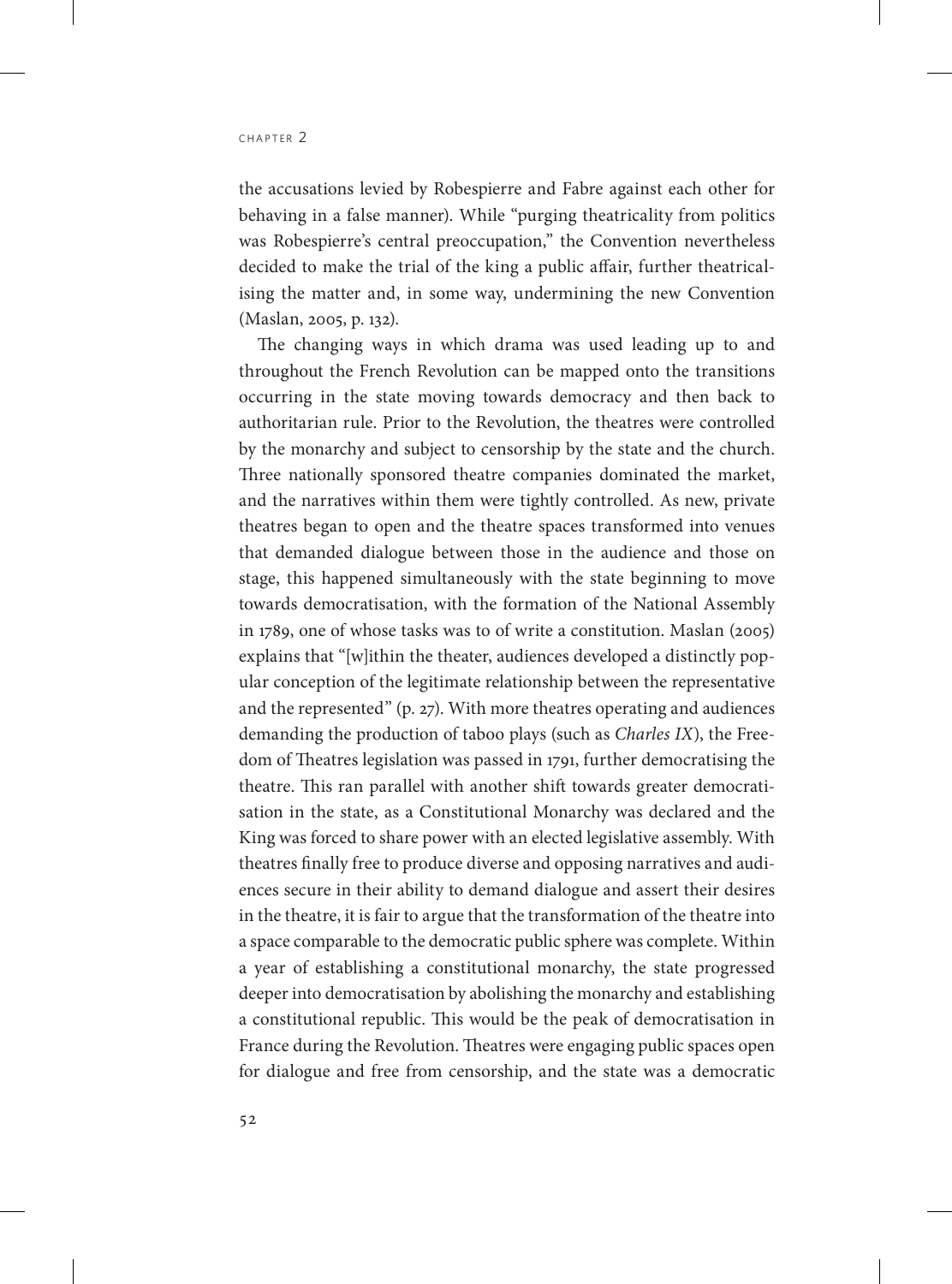republic with universal male suffrage. From this point the shift toward de-democratisation began as the Assembly placed restrictions on the involvement of the public who came to view the legal proceedings. Theatres began being censored by the state again only thirteen months later, as the Committee of Public Safety started to censor the theatres as well as other modes of communication and behaviour, moving forward into the Reign of Terror. The state also took back control the narratives allowed in the theatres (as the monarchy had done) and to attempt to end audience disruption within theatres (removing any trace of the theatre's dialogic discourse); meanwhile, the new government continued the trend toward de-democratisation, distinctly marked by the dissolution of the National Convention in October 1795 and its replacement by the five-member committee of the National Directory, which suspended elections in 1795. All of this eventually led to Napoleon's rise to power and the last push back into authoritarian rule.

The dramatic fluctuation of the state of democracy during the French Revolution from 1789 to 1799 matched the changing function and form of the theatres of the time. The Assembly's (and then the Convention's) ability to reassert a restrictive form within the theatres, in which information flowed unchallenged in one direction after a year of a more dialogic discourse that encouraged freedom of expression and thought, provided a powerful lesson for revolutionaries and theatre-makers to come. Almost two hundred years later, the people of Czechoslovakia would successfully manage a revolution, and the move towards greater democratisation succeeded partly thanks to their creative and innovative methods for maintaining a dialogic and subversive theatre movement championing democracy, despite the Soviet Union's attempts to control them through intimidation and censorship.

# **Drama/theatre and the Velvet Revolution (1989)**

Czechoslovakia's journey toward liberal democracy ebbed and flowed in the twentieth century. It was the only Eastern European country to maintain a democracy between the World Wars and was then able to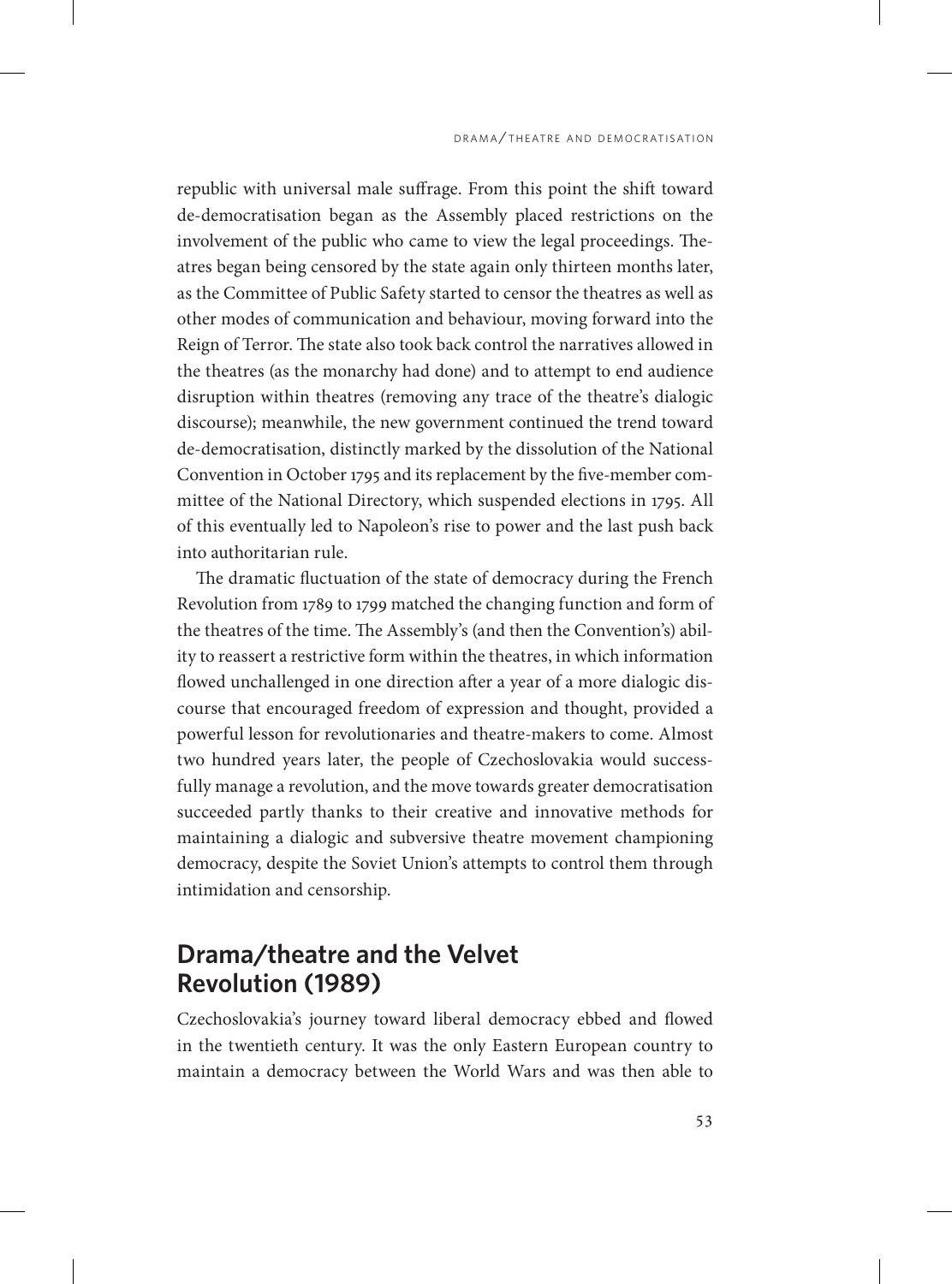re-establish democracy following the German occupation during World War II. However, in 1948 the Czechoslovak Communist Party took over, and "political democracy was suspended" (Brook, 2005, p. 40) until 1989. The events that occurred in November and December of 1989 (commonly known as the Velvet Revolution) transformed the state into a liberal democracy. Theatre artist and activist Petr Oslzlý (1990) asserts that "[w]hat happened in Czechoslovakia on 17 November 1989 is, according to historians, the most momentous fusion of theatre and society in the entire history of world theatre" (p. 97). Dennis. C. Beck (2003) backs up this claim when he writes, "Establishing through empirical data the significant influence of Czech theatre artists on historical events during the performance of revolution itself is comparatively simple due to well-kept records" (p. 202). This section will refer to much of this documented evidence with an eye toward understanding what forms of drama/theatre were being employed to achieve greater democratisation.

Immediately following the devastating assaults made by the police on a group of student demonstrators on 17 November 1989, while "[o]n the pavement near the National Theatre great pools of blood remained," (Oslzlý, 1990, p. 104) a theatre student from the Faculty of Arts at Brno University interrupted a performance of *Rozrazil 1/88* to relay to the audience and staff what had just happened. Janet Savin (1999) writes that on the next day "six hundred Theatre artists and technical staff from the Czech Lands and Moravia gathered in the Realistic Theatre in Prague to react to the attack of the previous day and to the student initiative against it" (p. 138). It was decided that the theatres would go on strike immediately, to accompany the general strike planned to begin on 27 November 1989. The *Obcunske Forum* (Civic Forum), commonly referred to as the O.F., was created the next day, 19 November 1989, in the Drama Club theatre in Prague, with Václav Havel as its leader. Drama practice went on to inform and aid in the success and peaceful nature of the Velvet Revolution through the use of theatres as sites for civic dialogue, the use of theatrical working methodologies in organising and planning, and the use of effective communication techniques honed by theatre artists. What follows in this section is a review of the events and the state of theatre in Czechoslovakia leading up to November 1989, followed by an analysis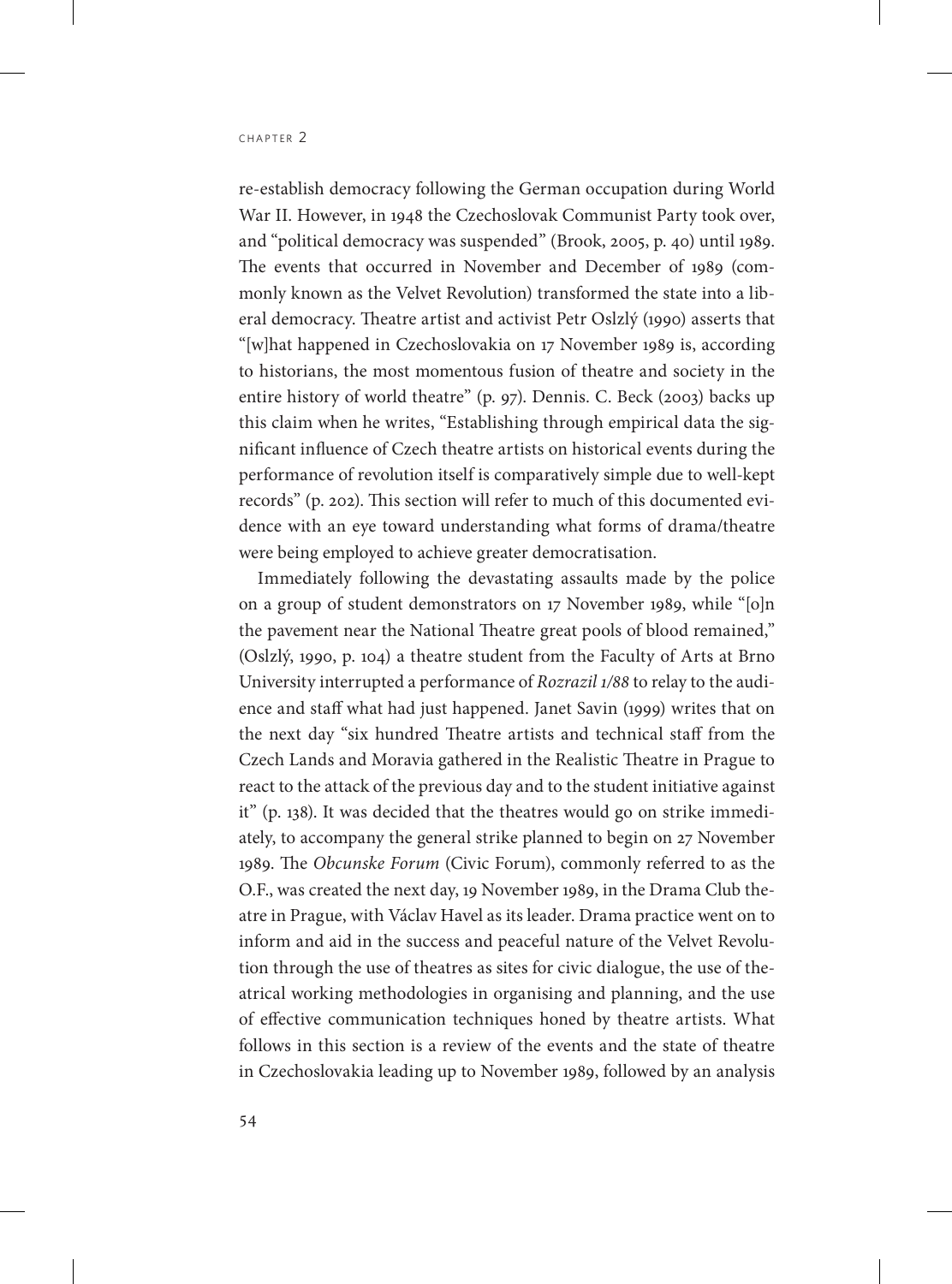of the ways in which dramatic practices were used as tools during the revolution.

In 1968 a brief gasp of democratic spirit, referred to as the Prague Spring, occurred in Czechoslovakia. Many of the leaders of this movement "were writers, literary critics, and almost all were intellectuals" (Shepherd, 2000, p. 31), with playwright and director Václav Havel as a prominent member. The Soviet Union reacted swiftly, invading the country in August 1968 and replacing First Secretary of the Communist Party, Alexander Dubcek, in April 1969, effectively extinguishing the movement. Daniel Brook (2005) critiques why the Prague Spring was not successful, especially compared to the Velvet Revolution almost two decades later:

The Prague Spring, further, was in essence an undemocratic approach to democratic change. The Prague Spring entailed a top-down change in policy, albeit one which acquired some autonomy against civil society. In contrast, the Velvet Revolution, twenty-one years later, was more radical and more democratic not only in its demands and tactics, but also in its nature and demographic composition. (p. 52)

What followed was a regime focused on "normalisation", "which entailed a two-pronged attempt to repress public dissent and buy off the population with material benefits without modifying the party's monopoly over power" (Glenn, 1999, p. 193). Denisa Hejlová and David Klimeš (2019) write that "[n]ormalisation was a time when social communication was merely staged theatre, in which everyone knew his or her role" (p. 218). The backlash against the intellectuals was harsh, and "censorship of the media and arts was re-established the following September" (Brook, 2005, p. 46). Many plays, books, journals, and movies were banned (Chtiguel, 1990, p. 91). The regime's use of force to stifle intellectual and creative voices sets the backdrop for how theatremakers would adapt and respond in an attempt to sustain the spirit of freedom and democracy.

Mainstream, state-funded theatres in Czechoslovakia were referred to as "stone theatres" and "were largely administered by the Party's members who were installed into controlling positions. Frequently the actors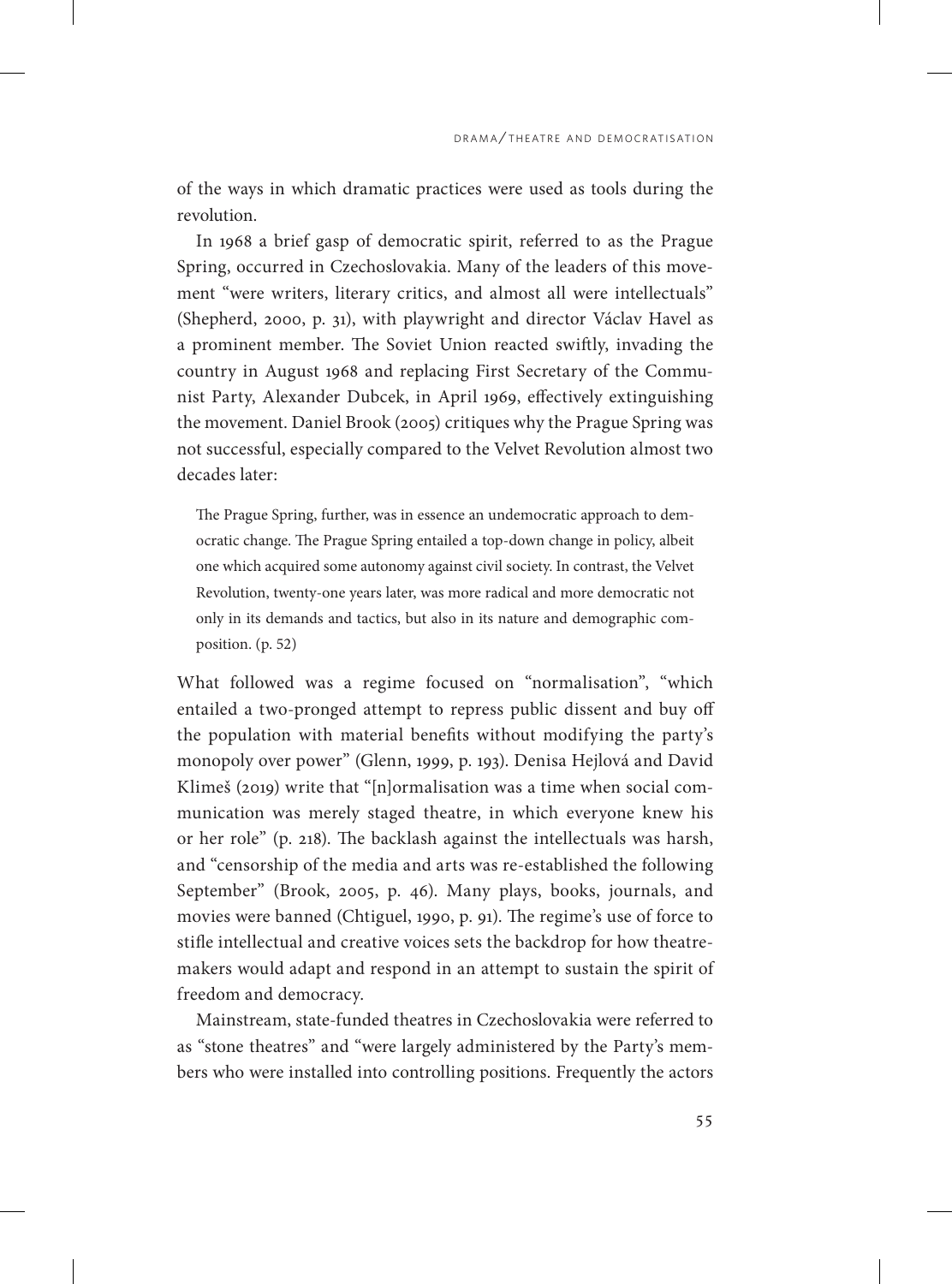themselves joined the Party in order to advance their careers" (Chtiguel, 1990, p. 89). However, Oslzlý (1990) describes how theatres in the country resisted the Party's control:

While the attention of the forces of totalitarianism was concentrated on the leading actors of the 1968 Prague Spring…at the periphery of their sphere of vision, where their destructive activities scarcely reached, there arose experimental, open, alternative, fringe theatres. (p. 99)

These were termed "authorial theatres" and operated in what was commonly referred to as the "grey zone", "a steadily growing, strong, intellectually dynamic and active sphere between official culture and the forbidden culture of the dissidents and the underground" (Oslzlý, 1990, pp. 101–102). The theories and techniques of the authorial theatres were "designed to evade the authorities' control of authorial processes" (Beck, 2009, p. 90). The experimenting of authorial theatres led to the creation of many metaphorical, non-verbal performances focused on movement, gesture, and improvisation. Oslzlý (1990) writes about the predicament he and other theatre artists were experiencing, stating: "we had to seek a language of symbols, similes, metaphors, and models" (p. 99). Authorial theatres maintained a close relationship with their audiences and found ways of getting feedback through direct dialogue with the audience from the stage, as well as "mini-interviews by coat check personnel" (Beck, 2009, p. 95). Setting the stage for the role drama/theatre would play in the Velvet Revolution, Beck (2003) writes:

Media and government controlled by a one-party regime could not act as public forums for engendering wider historical or social awareness. Neither could independent assembly, since a "normalization"-era law prohibited twelve or more persons to gather without a permit. The theatre, as the most articulate of venues in which the public could gather lawfully, thus became the prime arena of public self-reflection. (p. 210)

These small theatres formed a dense network throughout Czechoslovakia and "became the primary gathering place for makers and members of parallel culture" (Beck, 2003, p. 215), which would prove to be invaluable in the revolution to come.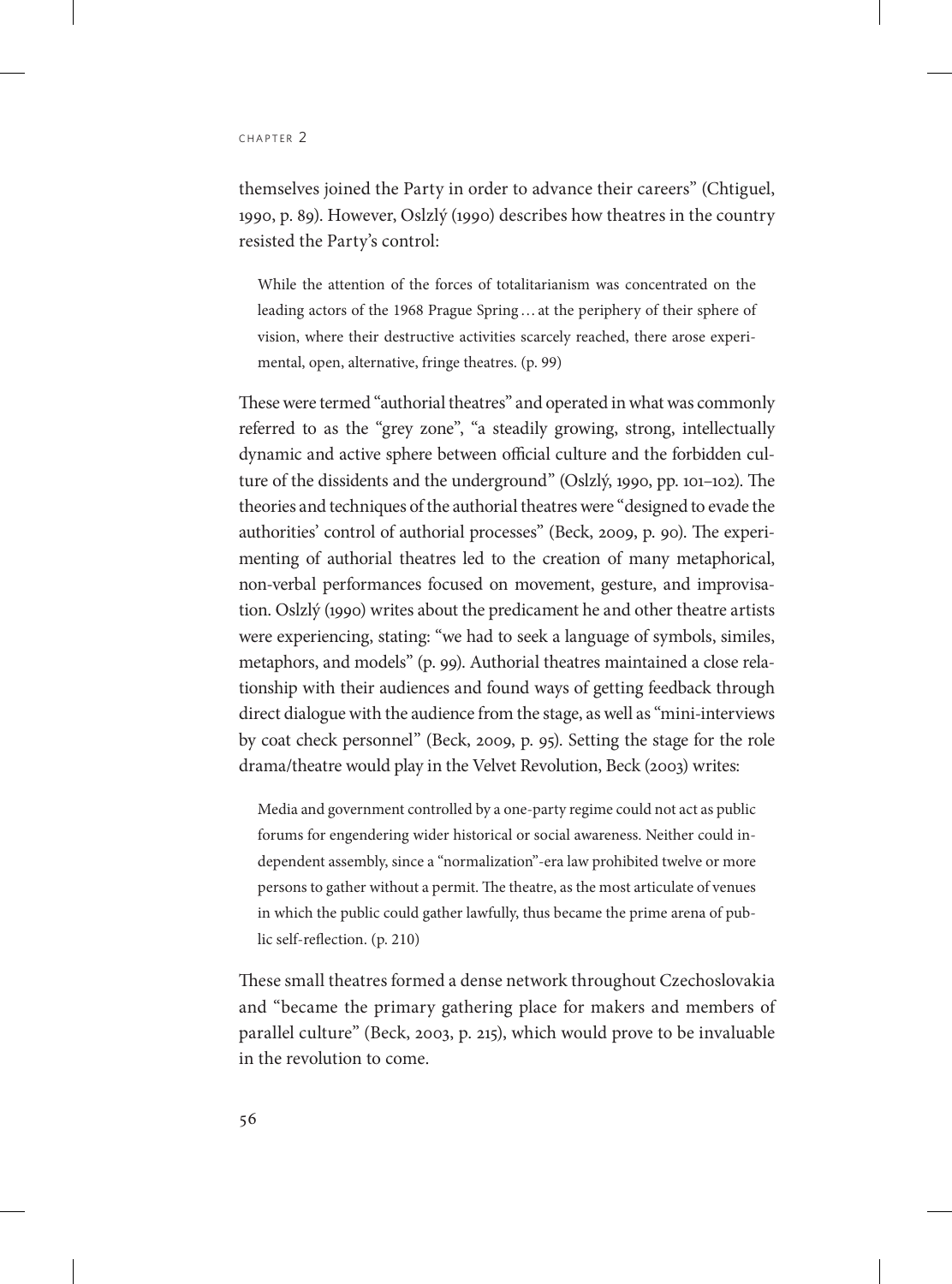Several key events took place in the year leading up to the start of the Velvet Revolution. Throughout 1988 a petition "demanding democratic freedom for society and the release of various writers and artists held as political prisoners" (Oslzlý, 1990, p. 102) was circulated and gained popularity among theatre artists and audiences. In October, Theatre on a String and HaDivadlo premiered *Rozrazil 1/88* (On Democracy 1/88), referred to as a "stage magazine," amidst large demonstrations in Prague which were broken up by police force. The production was "dedicated to the 70th anniversary of the founding of the Czechoslovak Republic" (Oslzlý, 1990, p. 102) and, without mentioning Havel (who was imprisoned at the time) by name, included his play, *Tomorrow We'll Trigger it Off*. By December the production was banned. In January 1989 "a huge demonstration was held to commemorate the suicide of Jan Palach, the student who committed suicide in 1969 in Wenceslas Square" (De Candole, 1991, p. 9), and Havel was arrested again. In February, after support from the public, Theatre on a String and HaDivadlo's "stage magazine" was given permission to resume performances, and in March a petition for the release of Havel was circulated. By mid-May Havel was released from jail, and "[i]n mid-June a proclamation for freedom entitled 'A Few Sentences' was issued. A great many theatre people and other writers and artists were among its original signers" (Oslzlý, 1990, p. 103). In July the secret police failed to prevent an international theatre festival in which the participants openly expressed solidarity with the artists and people of Czechoslovakia. Each of these precipitating actions added fuel to the desire for democracy and also exhibited the power of drama/theatre to act within the political sphere.

From the start of the revolution, theatre spaces served as public forums. It was in the National Theatre that a student demonstrator communicated to the public the severe police brutality committed on 17 November 1989. The next day theatre artists gathered at the Realistic Theatre and decided to begin an immediate strike affecting all theatres and cancelling the performance of plays. However, it was agreed that:

the theatres would not be closed, but would remain open. Performances would be replaced by public discussions. Theatres would make rooms available for political meetings. (Oslzlý, 1990, p. 104)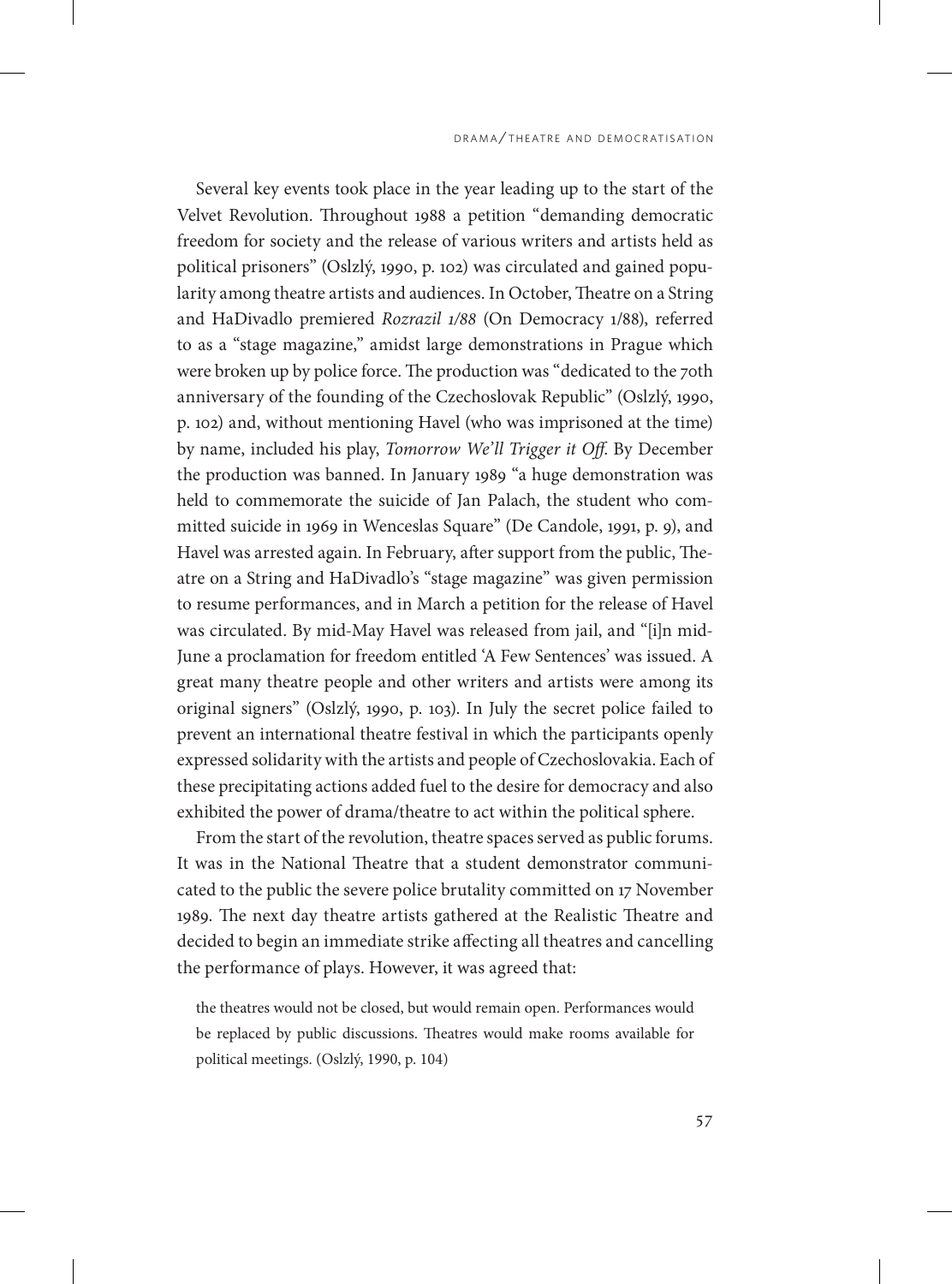It was within and through theatres around the country that news of the strike was communicated to the masses. Martina Klicperová-Baker (2015) writes about the significance of theatres in communicating what was happening:

In 1989, electronic information technology was only developing and mass media were under communist control. The information campaign had to be led via personal communication: theaters canceled performances yet stayed open for free political debates—the first free public spheres since the democratization attempt during the Prague Spring of 1968. (p. S92)

Theatre spaces served as venues for public dialogue around important social and political matters, operating much like the democratic "public sphere". Theatres became the heart of O.F. activities, with Laterna Magica serving as the headquarters for Havel during the crucial early stages of the revolution. In his article "Competing Challengers and Contested Outcomes to State Breakdown: The Velvet Revolution in Czechoslovakia", John K. Glenn (1999) analyses why O.F. was successful in their effort to democratise the country, emphasising the role of the theatres and explaining that:

the democratic outcome was not given by the breakdown of the Leninist state; rather, it was the result of successful mobilization by the civic movement that linked their demands with striking theater networks, which enabled them to overcome their organizational deficiencies. (p. 187)

Glenn's focus on the theatre networks' aid in the administration and facilitation of political affairs supports and demonstrates drama's capacity to be instructive within political frameworks.

The long tradition of dialogue and collaboration within theatre spaces provided the framework for this peaceful and successful revolution towards democracy. At a public rally on 22 November, Havel said, "The dialogue between the power and the public has begun. From now on, we all participate in managing this country" (Schermer, 1990, p. 20). Each night during the revolution, theatres across the country "assembled a broad spectrum of social classes and age groups under relatively safe conditions, and provided them with two elements essential to co-ordinated mass action" (Savin, 1999, p. 141). Savin continues, describing the two elements: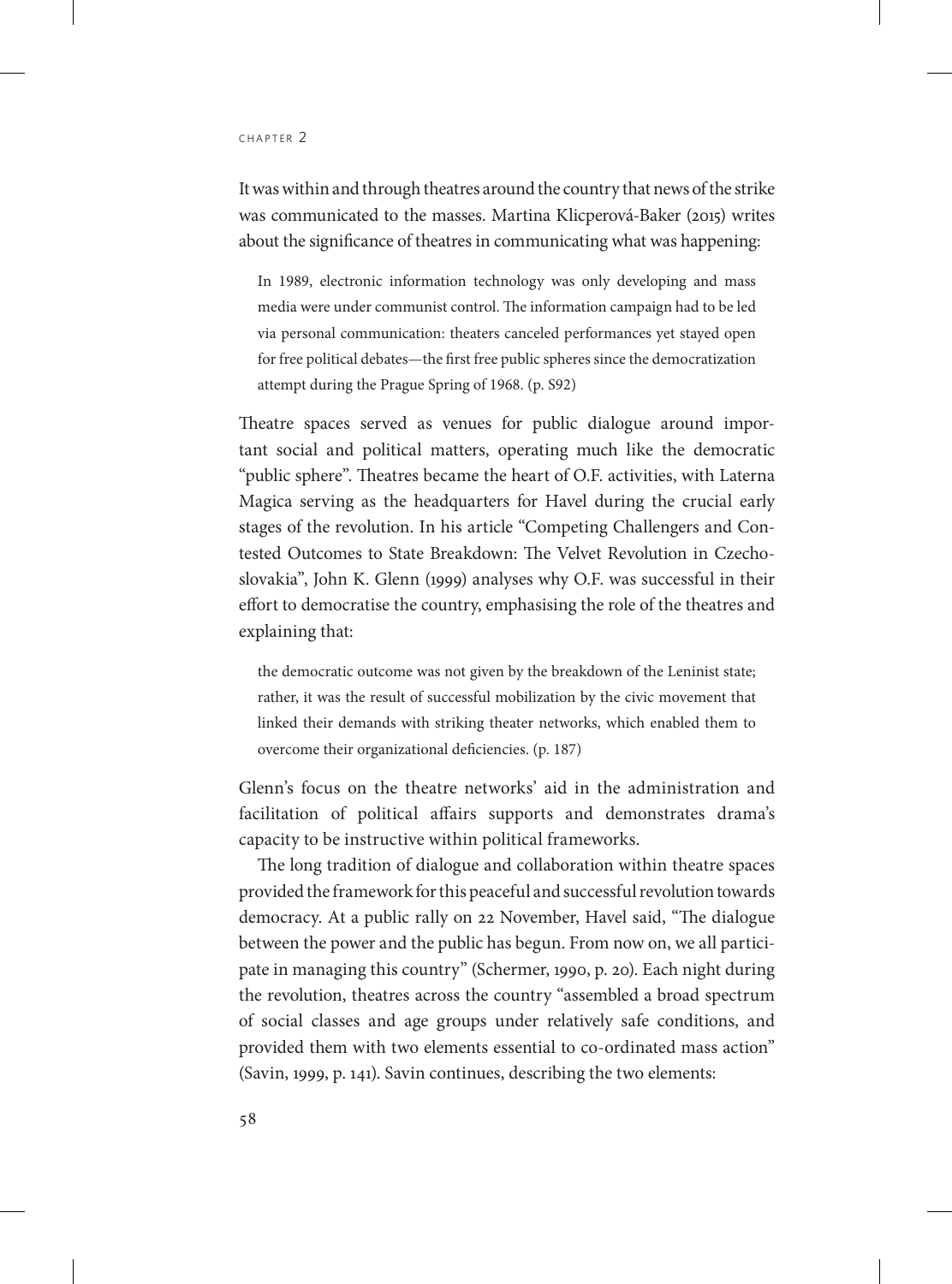The first was current, uncensored information about rapidly changing developments. Initially theatres were the only regular source of such information because television and radio remained under Communist control…The second important element was leadership in discussion and organisation. (1999, p. 141)

The programmes for these nightly meetings were organised much like the productions of the authorial theatres, with a great deal of collaboration, music, symbolic metaphor, improvisation, gesture, and movement. Much like an improvisational performance, these programmes were designed to be responsive to everyone who was in attendance. Additionally, personal testimony, daily news, and informational sessions on the current state of education, the economy etc. were incorporated into the evening. At Theatre on a String, where Oslzlý (1990) was an organiser, he writes, "the evenings always began with the whole audience watching the news on a TV screen" (p. 106). The content and focus of dialogue for the evening would often flow from that.

Outside the theatre spaces, public demonstrations conducted by O.F. were organised just as in the theatre:

Theatre people in Civic Forum drafted each demonstration, with Havel, the playwright, preparing a "scenario," to which others proposed additions and developed details. Structurally they reflected the strike evenings' montage dramaturgy, with songs and readings providing an entertaining and emotionally cathartic complement to the speeches by various dignitaries, dissidents, and visiting émigrés. (Beck, 2003, p. 204)

Oslzlý (1990) writes, "If we needed to come to quick agreement, we used theatre jargon" (p. 107). Dramatic language and structure informed not only the planning, but the "in-the-moment" operations of each demonstration. Theatrical symbolism can also be found in the demonstrators' actions. Schermer (1990) writes, "Bells rang, sirens wailed, cars hooted, demonstrators rattled their bunches of keys. The meaning is: for them the bells toll – in other words, they have had it (literally, "maji odzvonino" = the bells have tolled their end)" (p. 22).

In addition to informing the structure and aesthetics of events, drama practice provided enhanced communication skills. Janet Savin (1999)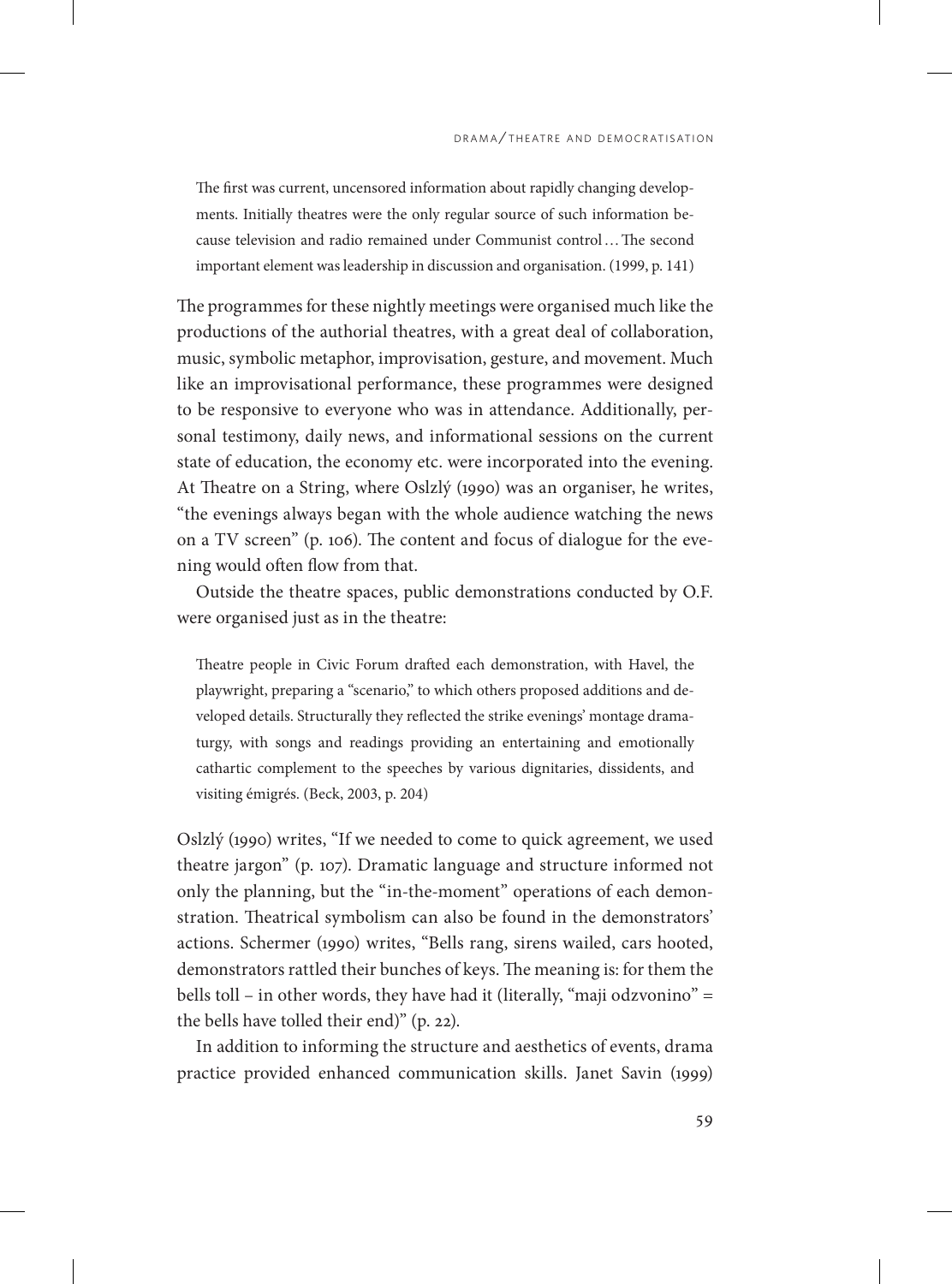attributes the "remarkable freedom and richness of exchange between speakers and crowds" (p. 145) to the actors' capacity for meaningful dialogue with the public. Beck (2003) notes, "Without such dialogue and the sense of good will and tolerance it fostered, Savin concludes, 'dismantling the economic and political structures of Czechoslovak socialism would have been a longer and more difficult process<sup>"</sup> (p. 205). It is critical to note that although the formalised study of applied drama did not begin until the 1990s (Nicholson, 2005), this use of the tools of drama/theatre within a social and political setting to foster community and dialogue by Czechoslovakian artists resonates strongly with the practice of the burgeoning field.

The success of the Velvet Revolution and the democratisation of Czechoslovakia are notably linked to the theatres and the drama methodologies and practices that supported it. John K. Glenn (1999) details how the theatre-led movement's success was not inevitable, as it had competing challengers (reform Communists, the Democratic Initiative, and Slovak nationalists) who were unable to organise and connect with the public as Civic Forum had (p. 195). Glenn (1999) notes:

While the removal of the Soviet threat was a necessary condition for the movements to occur, it is far from a sufficient condition for explaining the form of reconstruction of Leninist states. By analogy, to say that the French monarchy had been fatally weakened in 1789 is not to explain the outcome of the French Revolution. (pp. 192–193)

The ability of Civic Forum's leadership to incorporate drama processes into the structure of their organisation, and the effectiveness of that choice in the creation of a democratic state, have implications and potential solutions for deepening and strengthening democracy today.

### **Conclusion**

Through this exploration, what becomes evident is the influence drama/ theatre has on democratisation and de-democratisation when used in monologic and dialogic modes. Points of decreased democracy correspond with times when the state tightly controls drama/theatre for use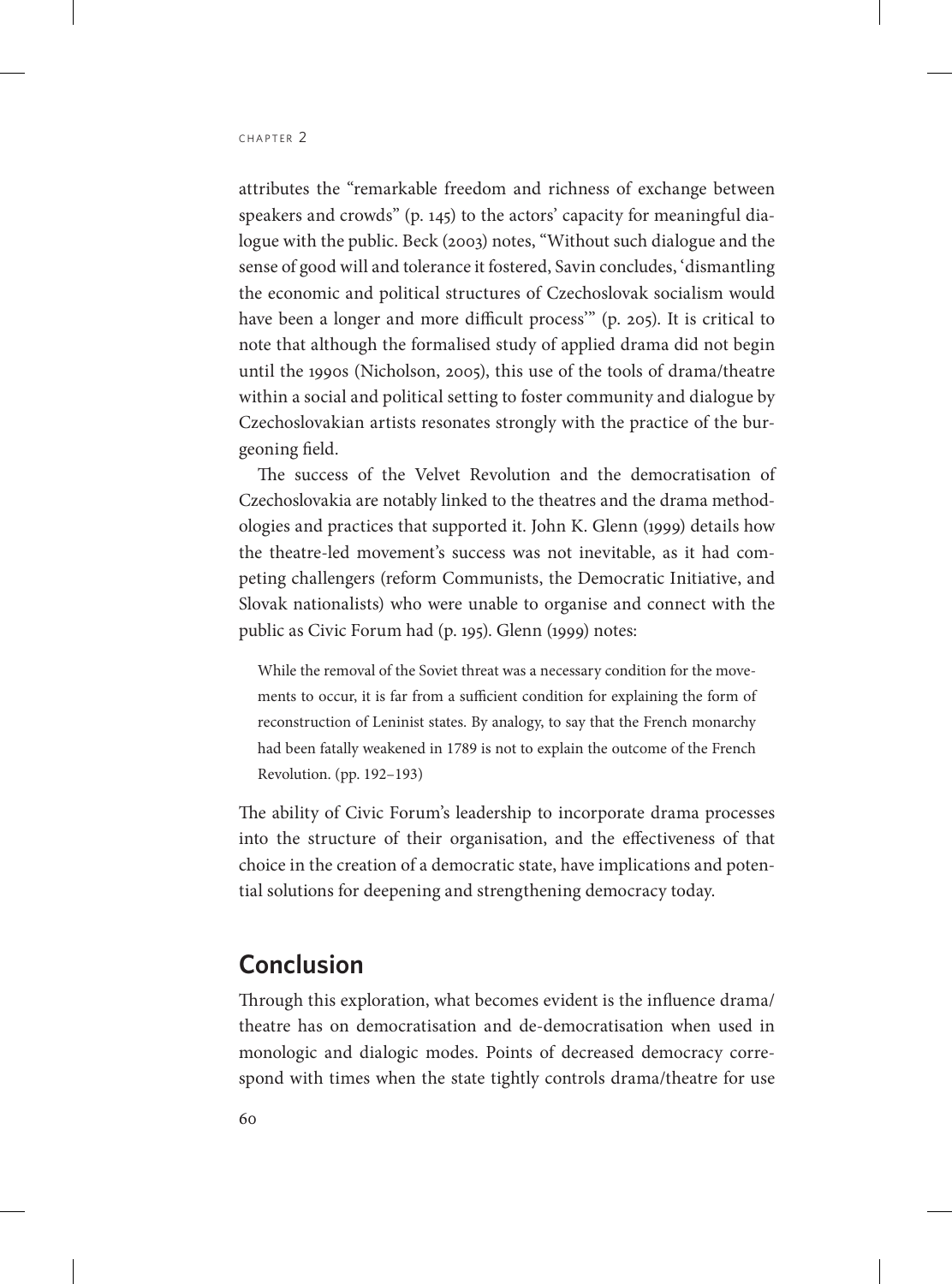in state-driven propaganda, as well as the adoption of performative techniques by politicians to manipulate and control audiences. Periods when the tools of drama are employed for use in a monologic discourse, not open to critique or questioning, correlate with periods of a weakening of democracy. Through these case studies, a connection between increased democratisation and moments when drama/theatre is used as a site for collective assembly, participation, and as a means to create constructive dialogue is also evidenced.

Drama/theatre that cultivated dialogic discourses aided in the democratisation of France in 1789 and in the following years, and of Czechoslovakia in 1989. These case studies indicate that models of drama/theatre that promote dialogical discourse could have a role to play in democratisation in the future, with the Czechoslovakian example having strong ties to the emergence of the field of study of applied drama. In his 2018 article "(Re)Constructing Democracy in Crisis", K. Sabeel Rahman posits that the solution for fighting de-democratisation lies not in attempting to return to old approaches that in practice failed many people, but rather to "develop radically new democratic institutions, organizations, and practices" (p. 1555). This challenge encourages going beyond standard political practices, calling for innovations from all fields.

Drama/theatre's history of participating in the democratisation process through dialogical discourses places it in a prime position to take up Rahman's call. What might that look like in a twenty-first century context? Could a drama-based digital humanities approach that incorporates social media offer solutions for democracies currently defined by deeply polarised electorates? How might that approach navigate the online information silos created through algorithms that filter what knowledge users are exposed to? Might drama/theatre respond to Rahman's call using a more interpersonal approach through the use of applied drama, the now-established practice in the field of drama/theatre that even more fully embodies and advances the dialogic qualities that were effective for democratisation in the revolutionary spaces outlined above?6 What effects might

<sup>6</sup> Applied Drama is a process-centred practice that uses dramatic activity and exercises to engage with communities, individuals, and societies in meaningful dialogue, collaboration, and creation.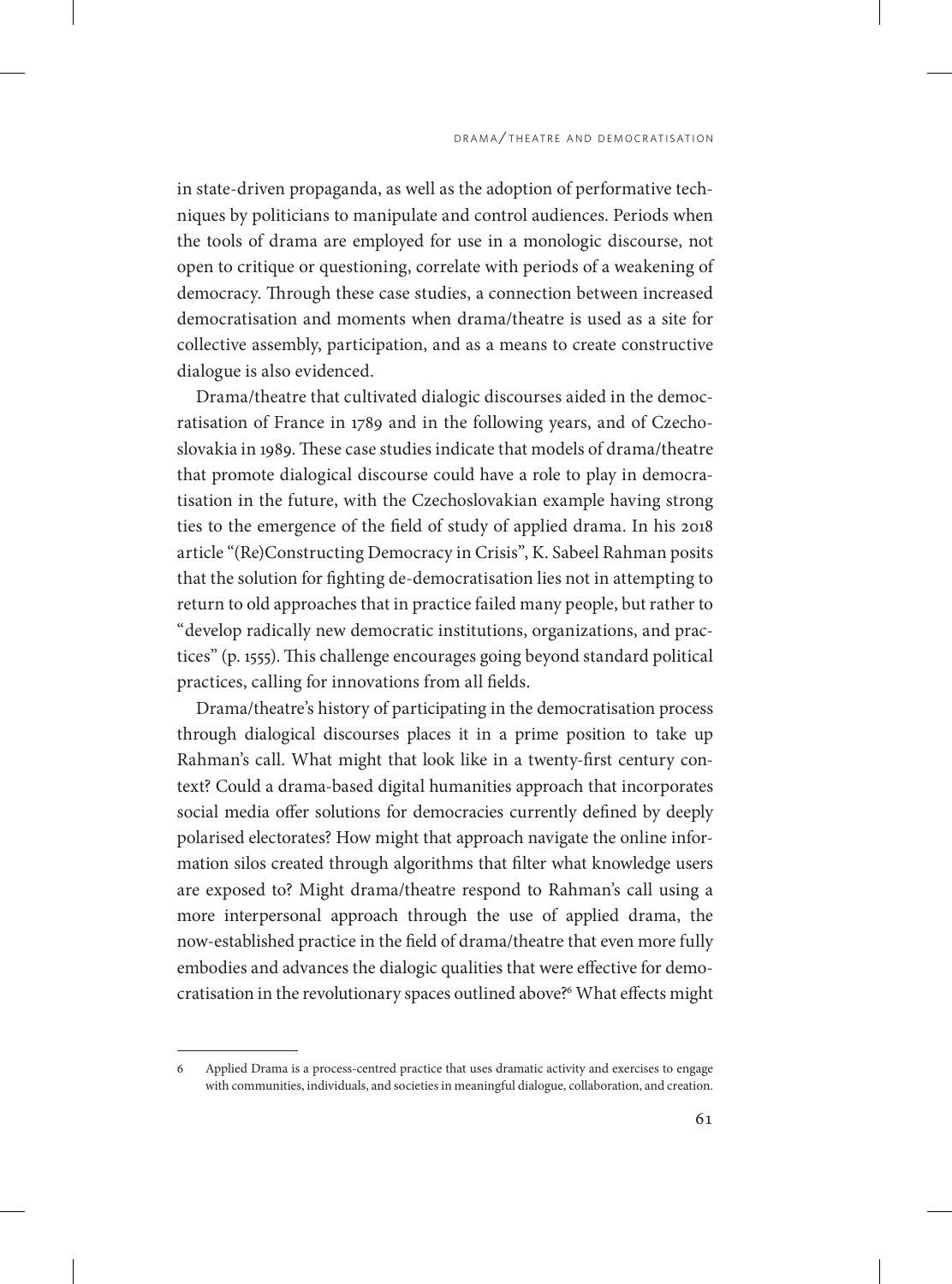the use of applied drama practice within liberal democratic governance have on civic engagement and attitudes toward politics and policymaking? While further research is needed to unequivocally determine cause and effect between drama/theatre and democratisation, what is demonstrated as happening in the French and Velvet Revolutions indicates the use of drama/theatre for dialogic discourse as a potent democratising influence. These case studies provide a base for the further innovation of democratic practice combined with a dialogically-focused dramatic form.

## **References**

- Beck, D. (2003). Setting the stage for revolution: The efficacy of Czech theatre, 1975–1989. *Theatre Survey*, *44*(2), 199–219.
- Beck, D. (2009). Gray zone theatre dissidence: Rethinking revolution through the enactment of civil society. *Journal of Dramatic Theory and Criticism*, *23*(2), 89–109.
- Brook, D. (2005). *Modern revolution: Social change and cultural continuity in Czechoslovakia and China*. University Press of America.
- Carlson, M. (1966). *The theatre of the French Revolution*. Cornell University Press.
- Chtiguel, O. (1990). Without theatre, the Czechoslovak Revolution could not have been won. *The Drama Review*, *34*(3), 86–89.
- Cohen-Cruz, J. & Schutzman, M. (Eds.). (2006). *A Boal companion: Dialogues on theatre and cultural politics*. Routledge.
- Davidson, I. (2016). *The French Revolution: From enlightenment to tyranny*. Profile Books Ltd.
- Dawson, K. & Kelin, D. A. (2014). *The reflexive teaching artist: Collective wisdom from the drama/theatre field*. Intellect.
- De Candole, J. (1991). *Czechoslovakia: Too velvet a revolution*. Institute for European Defence and Strategic Studies.
- Fitzgerald, S. (2015). *Spectators in the field of politics*. Palgrave Macmillan.
- Foucault, M. (1977). *Discipline and punish: The birth of the prison* (A. Sheridan, Trans.). Penguin Books.
- Friedland, P. (2002). *Political actors: Representative bodies & theatricality in the age of the French Revolution*. Cornell University Press.
- Glenn, J. (1999). Competing challengers and contested outcomes to state breakdown: The Velvet Revolution in Czechoslovakia. *Social Forces*, *78*(1), 187–211.
- Hejlová, D. & Klimeš, D. (2019). Propaganda stories in Czechoslovakia in the late 1980s: Believe it or not? *Public Relations Review*, *45*(2), 217–226.